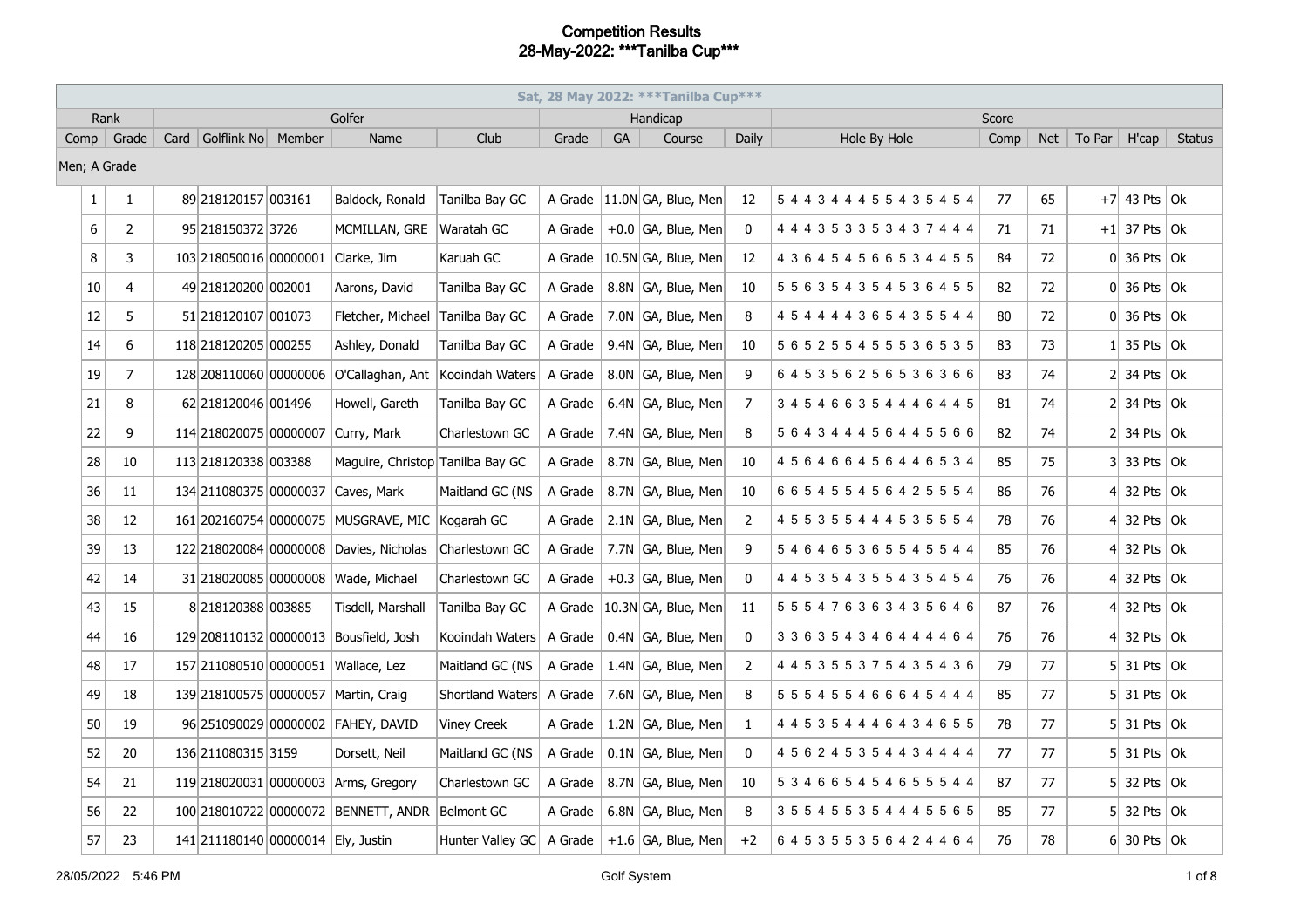|      | Rank  |      |                        | Golfer                                                |                  |           |           | Handicap                      |                | Score                          |      |            |        |                      |               |  |
|------|-------|------|------------------------|-------------------------------------------------------|------------------|-----------|-----------|-------------------------------|----------------|--------------------------------|------|------------|--------|----------------------|---------------|--|
| Comp | Grade | Card | Golflink No Member     | Name                                                  | Club             | Grade     | <b>GA</b> | Course                        | <b>Daily</b>   | Hole By Hole                   | Comp | <b>Net</b> | To Par | H'cap                | <b>Status</b> |  |
| 58   | 24    |      |                        | 125 211080251 00000025 Small, Clayton                 | Maitland GC (NS  | A Grade   |           | $+1.8$ GA, Blue, Men          | $+2$           | 4 4 5 3 4 6 7 4 3 4 3 5 4 3 4  | 76   | 78         |        | 6 32 Pts $\vert$ Ok  |               |  |
| 62   | 25    |      | 104 218120197 001970   | Ashley, Cameron                                       | Tanilba Bay GC   | A Grade   |           | 6.0N GA, Blue, Men            | 7              | 545446465447553                | 85   | 78         |        | $6$ 30 Pts Ok        |               |  |
| 67   | 26    |      |                        | 159 251090011 00000001 Stockdale, Andre Viney Creek   |                  | A Grade   |           | 9.2N GA, Blue, Men            | 10             | 345355466526655                | 88   | 78         |        | $6$ 31 Pts Ok        |               |  |
| 69   | 27    |      | 123 218070393 00000039 | Vanraalte, David                                      | Muree GC         | A Grade   |           | $+3.1$ GA, Blue, Men          | $+3$           | 4 5 5 4 5 4 3 5 5 3 4 5 5 3 4  | 76   | 79         |        | 29 Pts $ $ Ok        |               |  |
| 71   | 28    |      | 64 218120085 000858    | Parry, Scott                                          | Tanilba Bay GC   | A Grade   |           | 8.7N GA, Blue, Men            | 10             | 846254456545645                | 89   | 79         |        | 7 31 Pts $\vert$ Ok  |               |  |
| 74   | 29    |      |                        | 124 211070340 00000034 Ehlefeldt, Bradley Kurri GC    |                  | A Grade   |           | 10.4N GA, Blue, Men           | 12             | 577356764546455                | 92   | 80         |        | $8$ 30 Pts Ok        |               |  |
| 79   | 30    |      |                        | 83 218150430 00000043 JARDINE, CHRIS. Waratah GC      |                  | A Grade   |           | $+2.7$ GA, Blue, Men          | $+3$           | 4 4 5 3 5 4 5 3 5 4 3 5 3 5 6  | 77   | 80         |        | $8$ 28 Pts Ok        |               |  |
| 88   | 31    |      | 18 218120090 000908    | Paterson, Ian                                         | Tanilba Bay GC   | $A$ Grade |           | 10.3N GA, Blue, Men           | 11             | 667455447436547                | 93   | 82         |        | $10$ 26 Pts Ok       |               |  |
| 89   | 32    |      |                        | 32 214041938 00000193 Moran, Rod                      | Forster-Tuncurry | A Grade   |           | 1.4N $ GA$ , Blue, Men $ $    | 2              | 546355453445545                | 84   | 82         |        | $10$ 26 Pts Ok       |               |  |
| 90   | 33    |      | 160 211080077 00000007 | Bloomfield, Peter                                     | Maitland GC (NS  | A Grade   |           | 8.5N GA, Blue, Men            | 9              | 355466256937556                | 91   | 82         |        | $10$ 28 Pts Ok       |               |  |
| 99   | 34    |      | 35 218120246 003198    | Daley, Ross                                           | Tanilba Bay GC   |           |           | A Grade   10.8N GA, Blue, Men | 12             | 565356366665457                | 95   | 83         |        | 11 26 Pts $ 0k $     |               |  |
| 10   | 35    |      |                        | 92 208080240 00000024 Bunn, Russell                   | Wyong GC         | A Grade   |           | 4.5N GA, Blue, Men            | 5              | 555356485536457                | 89   | 84         |        | 12 26 Pts $\vert$ Ok |               |  |
| 10   | 36    |      |                        | 93 211080488 00000048 Dashwood, Steve Maitland GC (NS |                  | A Grade   |           | 4.0N GA, Blue, Men            | $\overline{4}$ | 567374454437555                | 88   | 84         |        | 12 24 Pts $\vert$ Ok |               |  |
| 11   | 37    |      |                        | 81 218150318 00000031 GROGAN, DAMIE Waratah GC        |                  | A Grade   |           | 2.8N GA, Blue, Men            | 3              | 455454466636536                | 87   | 84         |        | 12 24 Pts $\vert$ Ok |               |  |
| 12   | 38    |      |                        | 150 211080011 00000001 Stein, Tony                    | Maitland GC (NS  | $A$ Grade |           | 9.7N GA, Blue, Men            | 11             | 567545665446655                | 97   | 86         |        | 14 24 Pts $\vert$ Ok |               |  |
| 13   | 39    |      |                        | 131 218150544 00000054 FRANCIS, ADAM                  | Waratah GC       | $A$ Grade |           | 4.7N GA, Blue, Men            | 5              | 556448375445666                | 93   | 88         |        | 16 21 Pts $\vert$ Ok |               |  |
| 13   | 40    |      |                        | 127 208110059 00000005 Menzies, Jason                 | Kooindah Waters  | A Grade   |           | 4.5N GA, Blue, Men            | 5              | 476564355557557                | 93   | 88         |        | 16 22 Pts $\vert$ Ok |               |  |
| 13   | 41    |      | 53 218120009 002312    | Fairhall, Travis                                      | Tanilba Bay GC   | $A$ Grade |           | 9.7N $ GA$ , Blue, Men $ $    | 11             | 755454456638569                | 99   | 88         |        | $16$ 25 Pts Ok       |               |  |
| 14   | 42    |      |                        | 117 218020939 00000093 Bristow, Tony                  | Charlestown GC   | A Grade   |           | 9.9N GA, Blue, Men            | 11             | 767655555655665                | 101  | 90         |        | $18$ 20 Pts Ok       |               |  |
| 14   | 43    |      |                        | 151 218070881 00000088 Geise, Steven                  | Muree GC         | $A$ Grade |           | $9.2N$ GA, Blue, Men          | 10             | 4 5 11 4 6 5 4 6 5 5 3 8 5 5 9 | 100  | 90         |        | $18$ 24 Pts Ok       |               |  |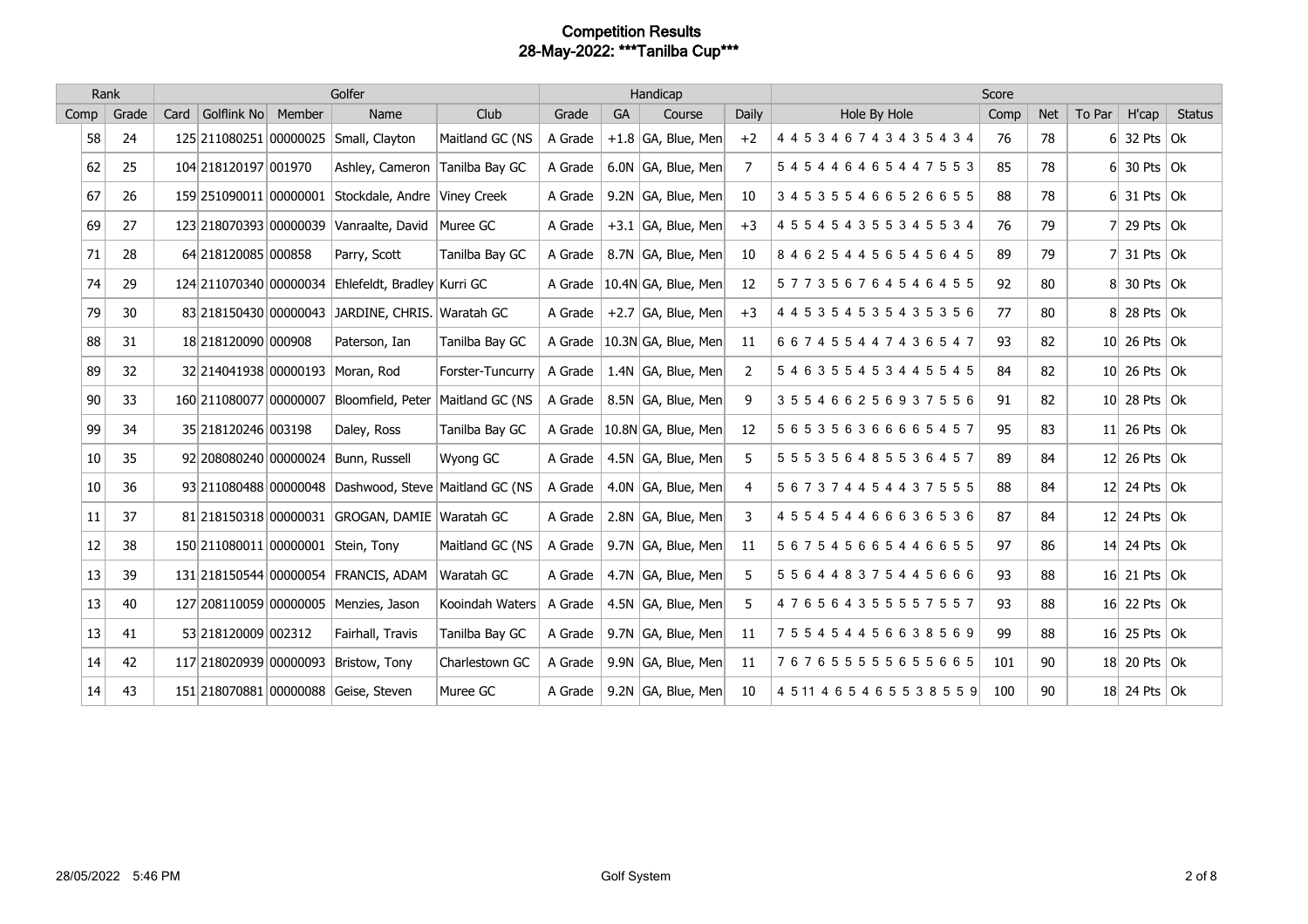|                | Rank           |                             | Golfer                                |                 |                |    | Handicap                      |       |                               | Score |            |                      |                             |               |
|----------------|----------------|-----------------------------|---------------------------------------|-----------------|----------------|----|-------------------------------|-------|-------------------------------|-------|------------|----------------------|-----------------------------|---------------|
|                | Comp   Grade   | Card   Golflink No   Member | Name                                  | Club            | Grade          | GA | Course                        | Daily | Hole By Hole                  | Comp  | <b>Net</b> | $\mid$ To Par $\mid$ | H'cap                       | <b>Status</b> |
| Men; B Grade   |                |                             |                                       |                 |                |    |                               |       |                               |       |            |                      |                             |               |
| $\overline{2}$ | 1              |                             | 39 218090288 00000028 Nowland, Jamie  | Newcastle GC    | <b>B</b> Grade |    | $ 11.9N GA$ , Blue, Men       | 13    | 545255464535446               | 79    | 66         |                      | $+6$ 42 Pts Ok              |               |
| $\mathbf{3}$   | $\overline{2}$ |                             | 102 218070646 00000064 Majak, Steve   | Muree GC        |                |    | B Grade   12.3N GA, Blue, Men | 14    | 4 5 5 3 6 4 4 5 5 4 4 6 5 4 5 | 83    | 69         |                      | $+3$ 39 Pts Ok              |               |
| $\overline{4}$ | 3              |                             | 132 218050000 00000000 Hodges, Dean   | Karuah GC       | B Grade        |    | $ 14.6N GA$ , Blue, Men       | 16    | 356456455436655               | 86    | 70         |                      | $+2$ 38 Pts Ok              |               |
| 11             | 4              | 28 218120192 001921         | Wheeler, Jamie                        | Tanilba Bay GC  | <b>B</b> Grade |    | $ 13.9N GA$ , Blue, Men       | 15    | 366355464545754               | 87    | 72         |                      | $0 \vert 36$ Pts $\vert 0k$ |               |
| 16             | 5              | 63 218120165 002132         | Chapman, Scott                        | Tanilba Bay GC  | <b>B</b> Grade |    | $ 15.2N GA$ , Blue, Men       | 17    | 456575565426546               | 91    | 74         |                      | $2$ 34 Pts $\Omega$         |               |
| 18             | 6              | 40 218120259 002159         | Clayton, John                         | Tanilba Bay GC  |                |    | B Grade   15.4N GA, Blue, Men | 17    | 5 5 6 3 5 4 5 6 8 4 4 6 5 4 5 | 91    | 74         |                      | $2$ 35 Pts Ok               |               |
| 23             | 7              | 61 218120107 001072         | Fittock, Dale                         | Tanilba Bay GC  |                |    | B Grade   13.3N GA, Blue, Men | 15    | 5 5 6 3 5 5 4 6 5 5 3 6 5 5 6 | 89    | 74         |                      | $2$ 34 Pts Ok               |               |
| 24             | 8              | 46 211140010 00000001       | Jones, Robert                         | Stroud GC       | B Grade        |    | $ 13.8N GA$ , Blue, Men       | 15    | 5 6 4 4 6 4 4 6 4 5 4 4 7 5 6 | 89    | 74         |                      | $2$ 34 Pts Ok               |               |
| 27             | 9              | 85 218120536 003669         | Pearson, Les                          | Tanilba Bay GC  |                |    | B Grade   16.7N GA, Blue, Men | 19    | 757476455545456               | 94    | 75         |                      | $3$ 33 Pts Ok               |               |
| 30             | 10             | 24 218120063 002753         | Moran, Les                            | Tanilba Bay GC  | <b>B</b> Grade |    | 16.5N GA, Blue, Men           | 18    | 5 5 8 4 5 5 4 5 5 6 4 6 5 6 5 | 93    | 75         |                      | $3 33$ Pts $ 0k $           |               |
| 31             | 11             | 97 218120181 001812         | Bevz, Oscar                           | Tanilba Bay GC  |                |    | B Grade   14.9N GA, Blue, Men | 17    | 5 6 6 4 4 5 4 5 7 4 3 7 4 5 7 | 92    | 75         |                      | $3 33$ Pts $ 0k $           |               |
| 32             | 12             | 66 218120249 002763         | Nicoll, Anthony                       | Tanilba Bay GC  |                |    | B Grade   15.9N GA, Blue, Men | 18    | 657365455636465               | 93    | 75         |                      | $3$ 34 Pts Ok               |               |
| 34             | 13             | 19 218120199 002408         | Hindman, Matthe                       | Tanilba Bay GC  |                |    | B Grade   14.4N GA, Blue, Men | 16    | 4 4 6 3 6 4 4 7 6 5 5 7 7 3 4 | 91    | 75         |                      | $3$ 33 Pts Ok               |               |
| 35             | 14             | 47 218070027 00000002       | Witt, Jason                           | Muree GC        |                |    | B Grade   17.2N GA, Blue, Men | 19    | 5 5 6 4 5 6 4 6 9 5 3 5 5 6 6 | 95    | 76         |                      | 4 34 Pts $\vert$ Ok         |               |
| 37             | 15             |                             | 84 218150605 00000060 TURON, MARK     | Waratah GC      |                |    | B Grade   17.3N GA, Blue, Men | 19    | 668354467444557               | 95    | 76         |                      | 4 32 Pts $\Omega$           |               |
| 40             | 16             |                             | 110 211080400 00000040 Smith, Barry   | Maitland GC (NS |                |    | B Grade   12.7N GA, Blue, Men | 14    | 656365465545455               | 90    | 76         |                      | 4 32 Pts $\Omega$           |               |
| 59             | $17\,$         |                             | 54 218010344 00000034 O'DONOHUE, SC   | Belmont GC      |                |    | B Grade   16.5N GA, Blue, Men | 18    | 745386476536556               | 96    | 78         |                      | $6$ 31 Pts Ok               |               |
| 60             | 18             | 68 218120136 002786         | Broadfoot, Allan                      | Tanilba Bay GC  | B Grade        |    | $ 15.4N GA$ , Blue, Men       | 17    | 556457566545855               | 95    | 78         |                      | $6$ 31 Pts $\vert$ Ok       |               |
| 61             | 19             | 22 218120147 000274         | McKay, Ron                            | Tanilba Bay GC  |                |    | B Grade   16.4N GA, Blue, Men | 18    | 486475456645754               | 96    | 78         |                      | $6$ 31 Pts Ok               |               |
| 64             | 20             | 116 218020098 00000009      | Hayes, David                          | Charlestown GC  | B Grade        |    | $ 14.0N GA$ , Blue, Men       | 16    | 557456554657663               | 94    | 78         |                      | $6 30$ Pts $ 0k $           |               |
| 65             | 21             | 86 211060020 00000002       | Cox, Neil                             | Dungog GC       |                |    | B Grade   17.3N GA, Blue, Men | 19    | 647454485445549               | 97    | 78         |                      | $6$ 32 Pts Ok               |               |
| 66             | 22             | 17 218120071 002978         | Richards, Philip                      | Tanilba Bay GC  |                |    | B Grade   16.4N GA, Blue, Men | 18    | 5 6 5 3 6 5 3 5 6 7 4 6 5 4 8 | 96    | 78         |                      | $6$ 31 Pts Ok               |               |
| 72             | 23             |                             | 143 218020064 00000006 Holliday, Russ | Charlestown GC  |                |    | B Grade   15.3N GA, Blue, Men | 17    | 5 5 6 4 5 5 4 6 5 6 5 6 5 6 6 | 96    | 79         |                      | 7 29 Pts $\vert$ Ok         |               |
| 75             | 24             |                             | 146 218020055 00000005 Newell, Keith  | Charlestown GC  |                |    | B Grade   13.4N GA, Blue, Men | 15    | 658475575436654               | 95    | 80         |                      | $8$ 28 Pts Ok               |               |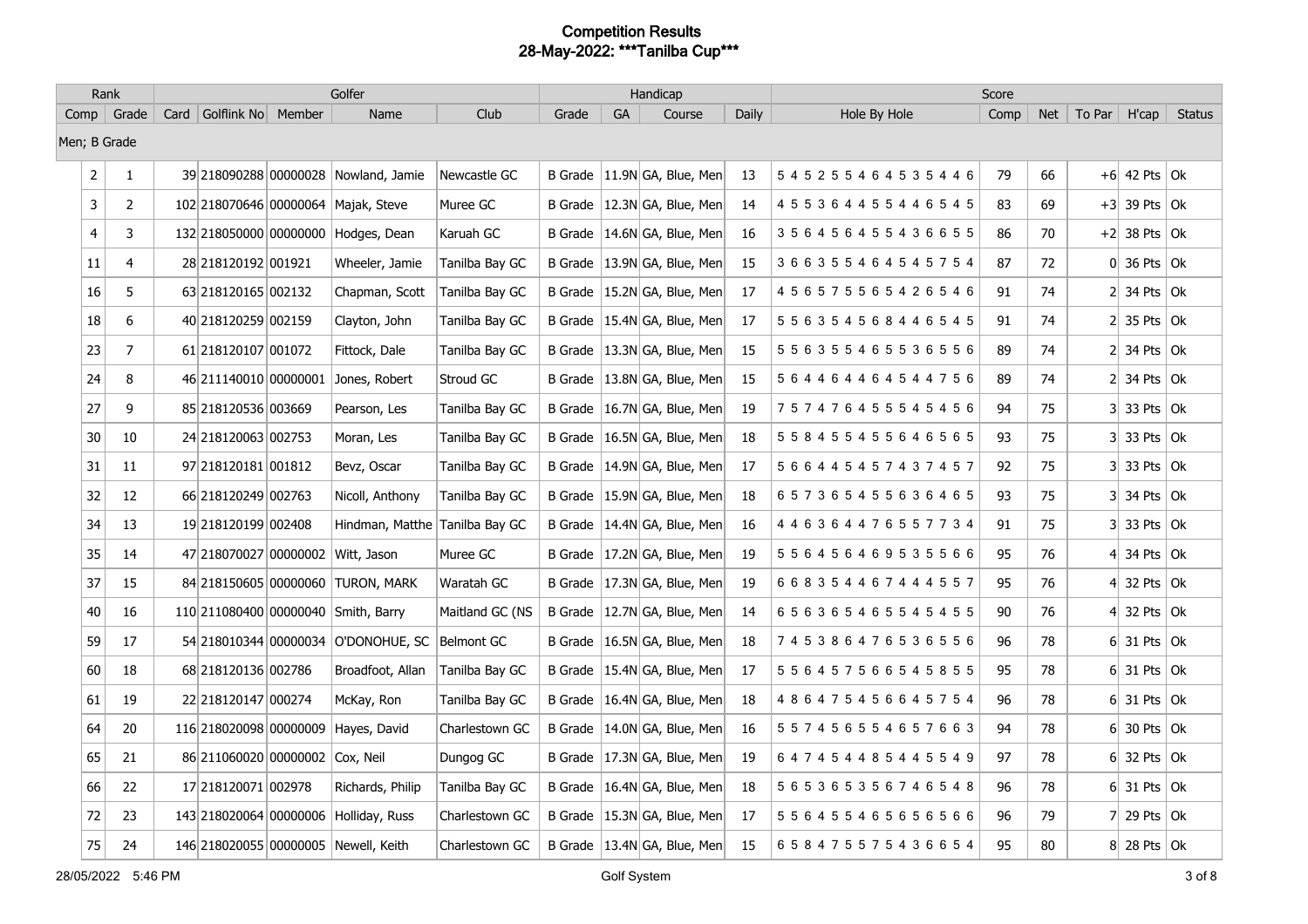|      | Rank  |                                     | Golfer |                                                 |                 |       | Handicap  |                               |       | Score                         |      |            |        |                      |               |
|------|-------|-------------------------------------|--------|-------------------------------------------------|-----------------|-------|-----------|-------------------------------|-------|-------------------------------|------|------------|--------|----------------------|---------------|
| Comp | Grade | Card Golflink No Member             |        | Name                                            | Club            | Grade | <b>GA</b> | Course                        | Daily | Hole By Hole                  | Comp | <b>Net</b> | To Par | H'cap                | <b>Status</b> |
| 76   | 25    |                                     |        | 162 218141740 00000174 DAWES, ROBERT Toronto CC |                 |       |           | B Grade   12.7N GA, Blue, Men | 14    | 758365485445545               | 94   | 80         |        | $8$ 29 Pts Ok        |               |
| 77   | 26    |                                     |        | 135 211080429 00000042 Walters, Brian           | Maitland GC (NS |       |           | B Grade   17.1N GA, Blue, Men | 19    | 656456477736575               | 99   | 80         |        | $8$ 28 Pts Ok        |               |
| 80   | 27    | 58 218120273 003082                 |        | Langdon, Ian                                    | Tanilba Bay GC  |       |           | B Grade   15.0N GA, Blue, Men | 17    | 556465485536647               | 97   | 80         |        | $8$ 28 Pts Ok        |               |
| 81   | 28    |                                     |        | 156 218150508 00000050 POLLOCK, DUAN            | Waratah GC      |       |           | B Grade   16.7N GA, Blue, Men | 19    | 556356575566668               | 99   | 80         |        | $8$ 29 Pts Ok        |               |
| 82   | 29    |                                     |        | 133 211080344 00000034 Mills, Kevin             | Maitland GC (NS |       |           | B Grade   12.8N GA, Blue, Men | 14    | 5 5 6 4 5 5 3 6 6 6 3 6 7 4 5 | 94   | 80         |        | $8$ 28 Pts Ok        |               |
| 84   | 30    |                                     |        | 108 211070047 00000004 Meehan, Allan            | Kurri GC        |       |           | B Grade   17.3N GA, Blue, Men | 19    | 456466568635755               | 100  | 81         |        | $9$ 29 Pts Ok        |               |
| 91   | 31    |                                     |        | 72 218110033 00000003 Marshall, Shane           | Sugar Valley GC |       |           | B Grade   16.7N GA, Blue, Men | 19    | 687466567446556               | 102  | 83         |        | 11 26 Pts $\vert$ Ok |               |
| 95   | 32    | 56 218141544 15449                  |        | Sager, Michael                                  | Toronto CC      |       |           | B Grade   16.8N GA, Blue, Men | 19    | 6776553674451066              | 102  | 83         |        | 11 28 Pts $\vert$ Ok |               |
| 11   | 33    |                                     |        | 164 218141518 00000151 ENGERT, MARK             | Toronto CC      |       |           | B Grade   13.4N GA, Blue, Men | 15    | 666557366456766               | 99   | 84         |        | 12 24 Pts $\vert$ Ok |               |
| 11   | 34    |                                     |        | 149 211080146 00000014 Buggy, Neil              | Maitland GC (NS |       |           | B Grade   17.0N GA, Blue, Men | 19    | 756475587547648               | 104  | 85         |        | 13 24 Pts $\alpha$   |               |
| 11   | 35    |                                     |        | 45 218070061 00000006 Jones, Stephan            | Muree GC        |       |           | B Grade   11.7N GA, Blue, Men | 13    | 757455664447536               | 98   | 85         |        | 13 27 Pts $\alpha$   |               |
| 12   | 36    | 57 218141762 17626                  |        | Harris, Patrick                                 | Toronto CC      |       |           | B Grade   16.4N GA, Blue, Men | 18    | 676457494655775               | 104  | 86         |        | 14 23 Pts $\vert$ Ok |               |
| 12   | 37    | 7 218120085 000850                  |        | Coote, David                                    | Tanilba Bay GC  |       |           | B Grade   15.0N GA, Blue, Men | 17    | 696457365656857               | 103  | 86         |        | 14 25 Pts $\vert$ Ok |               |
| 12   | 38    |                                     |        | 137 211080245 00000024 Rowden, Peter            | Maitland GC (NS |       |           | B Grade   12.5N GA, Blue, Men | 14    | 557458455756657               | 100  | 86         |        | 14 23 Pts $\vert$ Ok |               |
| 12   | 39    |                                     |        | 55 218141474 00000147 HARRIS, ROGER             | Toronto CC      |       |           | B Grade   16.3N GA, Blue, Men | 18    | 665646476567677               | 105  | 87         |        | $15$ 21 Pts Ok       |               |
| 13   | 40    | 80 218120104 000001                 |        | Sykes, Brett                                    | Tanilba Bay GC  |       |           | B Grade   16.7N GA, Blue, Men | 19    | 566467786546668               | 107  | 88         |        | 16 22 Pts $\vert$ Ok |               |
| 13   | 41    |                                     |        | 126 211080202 00000020 Brown, Matthew           | Maitland GC (NS |       |           | B Grade   12.1N GA, Blue, Men | 13    | 695574466545655               | 101  | 88         |        | 16 23 Pts $\vert$ Ok |               |
| 13   | 42    |                                     |        | 144 218020733 00000073 Krempin, Peter           | Charlestown GC  |       |           | B Grade   17.5N GA, Blue, Men | 19    | 548458676437778               | 107  | 88         |        | 16 23 Pts $\vert$ Ok |               |
| 14   | 43    | 120 218020302 00000030 Hills, Kevin |        |                                                 | Charlestown GC  |       |           | B Grade   16.2N GA, Blue, Men | 18    | 577566577546695               | 107  | 89         |        | 17 21 Pts $ Ok$      |               |
| 14   | 44    |                                     |        | 163 218141531 00000153 KYRWOOD, GEO             | Toronto CC      |       |           | B Grade   12.6N GA, Blue, Men | 14    | 657654476576664               | 103  | 89         |        | 17 23 Pts $\vert$ Ok |               |
| 14   | 45    |                                     |        | 138 211080011 00000001 Hure, Kevin              | Maitland GC (NS |       |           | B Grade   14.0N GA, Blue, Men | 16    | 579465696836566               | 107  | 91         |        | 19 20 Pts $\vert$ Ok |               |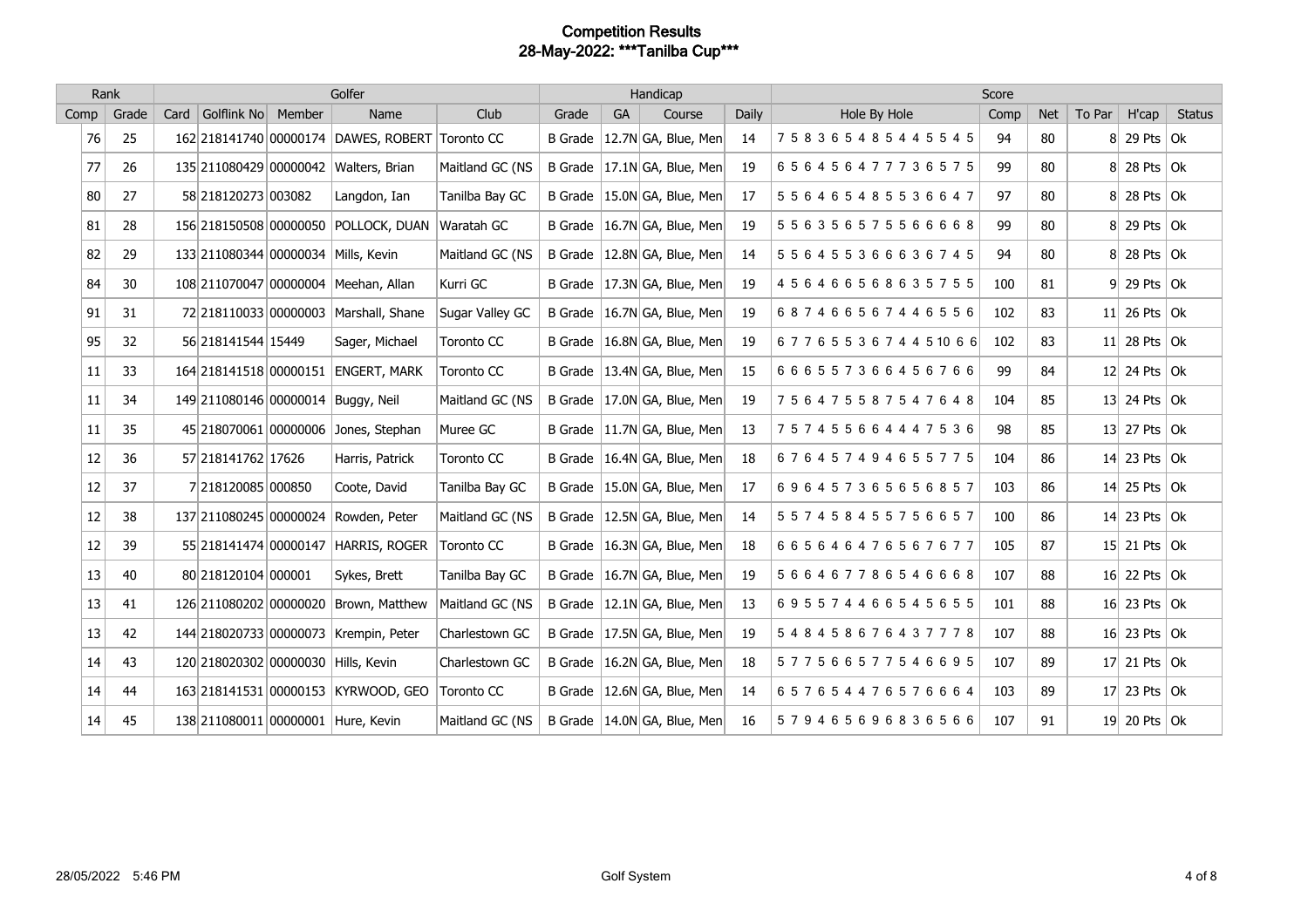|                | Rank           |                             | Golfer                                                  |                 |       |    | Handicap                        |              |                                | Score |            |                |                                   |               |
|----------------|----------------|-----------------------------|---------------------------------------------------------|-----------------|-------|----|---------------------------------|--------------|--------------------------------|-------|------------|----------------|-----------------------------------|---------------|
|                | Comp   Grade   | Card   Golflink No   Member | Name                                                    | Club            | Grade | GA | Course                          | <b>Daily</b> | Hole By Hole                   | Comp  | <b>Net</b> | To Par $\vert$ | H'cap                             | <b>Status</b> |
| Men; C Grade   |                |                             |                                                         |                 |       |    |                                 |              |                                |       |            |                |                                   |               |
| 5              | $\mathbf{1}$   | 90 218120022 002422         | Burkett, Andrew                                         | Tanilba Bay GC  |       |    | C Grade 23.8N GA, Blue, Men     | 26           | 567448466546656                | 97    | 71         |                | $+1$ 37 Pts Ok                    |               |
| $\overline{7}$ | $\overline{2}$ | 112 218090332 00000033      | Sparks, Kristophe Newcastle GC                          |                 |       |    | C Grade 31.8N GA, Blue, Men     | 35           | 557487469657547                | 107   | 72         |                | $0 \mid 37$ Pts $\mid$ Ok         |               |
| 9              | 3              | 20 218120335 003355         | Treharne, Larry                                         | Tanilba Bay GC  |       |    | C Grade   20.6N GA, Blue, Men   | 23           | 5 6 7 4 5 5 5 7 4 5 5 6 5 5 5  | 95    | 72         |                | $0 \vert 36$ Pts $\vert 0k \vert$ |               |
| 13             | 4              | 91 218120154 003333         | Lilly, Paul                                             | Tanilba Bay GC  |       |    | C Grade   26.0N GA, Blue, Men   | 29           | 757367466747765                | 102   | 73         |                | $1$ 35 Pts Ok                     |               |
| 15             | 5              | 25 218120087 000870         | Nelson, Robert                                          | Tanilba Bay GC  |       |    | C Grade 21.9N GA, Blue, Men     | 24           | 556455466549675                | 97    | 73         |                | $1 \vert 36$ Pts $\vert 0k \vert$ |               |
| 17             | 6              | 75 211070305 00000030       | Lucas, Andrew                                           | Kurri GC        |       |    | C Grade   20.8N GA, Blue, Men   | 23           | 566466575638546                | 97    | 74         |                | $2$ 34 Pts Ok                     |               |
| 20             | 7              | 15 218120005 002386         | Gresham, John                                           | Tanilba Bay GC  |       |    | C Grade   20.4N GA, Blue, Men   | 23           | 566556366547576                | 97    | 74         |                | $2$ 34 Pts Ok                     |               |
| 25             | 8              | 74 211070186 1868           | Lucas Snr, Antho   Kurri GC                             |                 |       |    | C Grade   20.4N GA, Blue, Men   | 23           | 558455365669645                | 97    | 74         |                | $2$ 35 Pts Ok                     |               |
| 29             | 9              | 16 218120120 003444         | Chisholm, Stephe Tanilba Bay GC                         |                 |       |    | C Grade   27.1N GA, Blue, Men   | 30           | 6574710465646654               | 105   | 75         |                | $3$ 35 Pts Ok                     |               |
| 41             | 10             | 36 211080456 00000045       | Gale, Peter                                             | Maitland GC (NS |       |    | C Grade 21.7N GA, Blue, Men     | 24           | 646458486657544                | 100   | 76         |                | 4 32 Pts $\vert$ Ok               |               |
| 45             | 11             | 98 218120301 003013         | Cottrell, Brian                                         | Tanilba Bay GC  |       |    | C Grade   20.3N GA, Blue, Men   | 23           | 656467455637655                | 99    | 76         |                | 4 33 Pts $\vert$ Ok               |               |
| 46             | 12             | 148 218050018 00000001      | Arthur, Tim                                             | Karuah GC       |       |    | C Grade   17.8N GA, Blue, Men   | 20           | 557666556536645                | 97    | 77         |                | $5$ 31 Pts Ok                     |               |
| 47             | 13             | 27 218120037 003158         | Guy, Robert                                             | Tanilba Bay GC  |       |    | C Grade   29.7N GA, Blue, Men   | 33           | 778488476546746                | 110   | 77         |                | $5$ 31 Pts $\vert$ Ok             |               |
| 51             | 14             | 4218120021 001458           | Brown, Richard                                          | Tanilba Bay GC  |       |    | C Grade   21.0N GA, Blue, Men   | 23           | 567466475767645                | 100   | 77         |                | $5$ 31 Pts Ok                     |               |
| 53             | 15             | 21 218120125 000058         | Porter, Bryan                                           | Tanilba Bay GC  |       |    | C Grade 22.8N GA, Blue, Men     | 25           | 668465375777645                | 102   | 77         |                | $5$ 32 Pts $\overline{Ok}$        |               |
| 55             | 16             | 43 218120310 003101         | McLeay, Scott                                           | Tanilba Bay GC  |       |    | C Grade   22.0N GA, Blue, Men   | 24           | 477357475827558                | 101   | 77         |                | $5$ 33 Pts Ok                     |               |
| 63             | 17             | 60 218120113 000615         | Osborne, William Tanilba Bay GC                         |                 |       |    | C Grade   21.4N GA, Blue, Men   | 24           | 658377664555746                | 102   | 78         |                | $6$ 30 Pts Ok                     |               |
| 68             | 18             | 147 218120162 001626        | Hodges, Jake                                            | Tanilba Bay GC  |       |    | C Grade $ 22.6N GA$ , Blue, Men | 25           | 559488376556665                | 104   | 79         | 71             | 30 Pts $\vert$ Ok                 |               |
| 70             | 19             | 101 218010735 00000073      | SIMPSON, KERRY Belmont GC                               |                 |       |    | C Grade   19.1N GA, Blue, Men   | 21           | 646377456647468                | 100   | 79         |                | 7 30 Pts $\vert$ Ok               |               |
| 73             | 20             |                             | 158 218170023 00000002 Freeman, Lachla Pacific Dunes GC |                 |       |    | C Grade 22.8N GA, Blue, Men     | 25           | 8 6 5 5 5 11 4 7 6 7 3 7 5 6 4 | 105   | 80         |                | 8 32 Pts Ok                       |               |
| 78             | 21             | 106 211070083 000000008     | Longworth, Paul                                         | Kurri GC        |       |    | C Grade $ 21.1N GA$ , Blue, Men | 23           | 566478376737665                | 103   | 80         |                | 8 28 Pts Ok                       |               |
| 83             | 22             | 69 218120365 003658         | Spencer, Shane                                          | Tanilba Bay GC  |       |    | C Grade   19.9N GA, Blue, Men   | 22           | 658357496836465                | 103   | 81         |                | $9$ 29 Pts Ok                     |               |
| 86             | 23             | 77 218120158 001586         | Smith, Nigel                                            | Tanilba Bay GC  |       |    | C Grade   18.8N GA, Blue, Men   | 21           | 455776677636555                | 103   | 82         |                | 10 27 Pts $ Ok$                   |               |
| 87             | 24             |                             | 37 211080393 00000039 Davies, Gregory                   | Maitland GC (NS |       |    | C Grade   20.8N GA, Blue, Men   | 23           | 758756565557756                | 105   | 82         |                | 10 27 Pts Ok                      |               |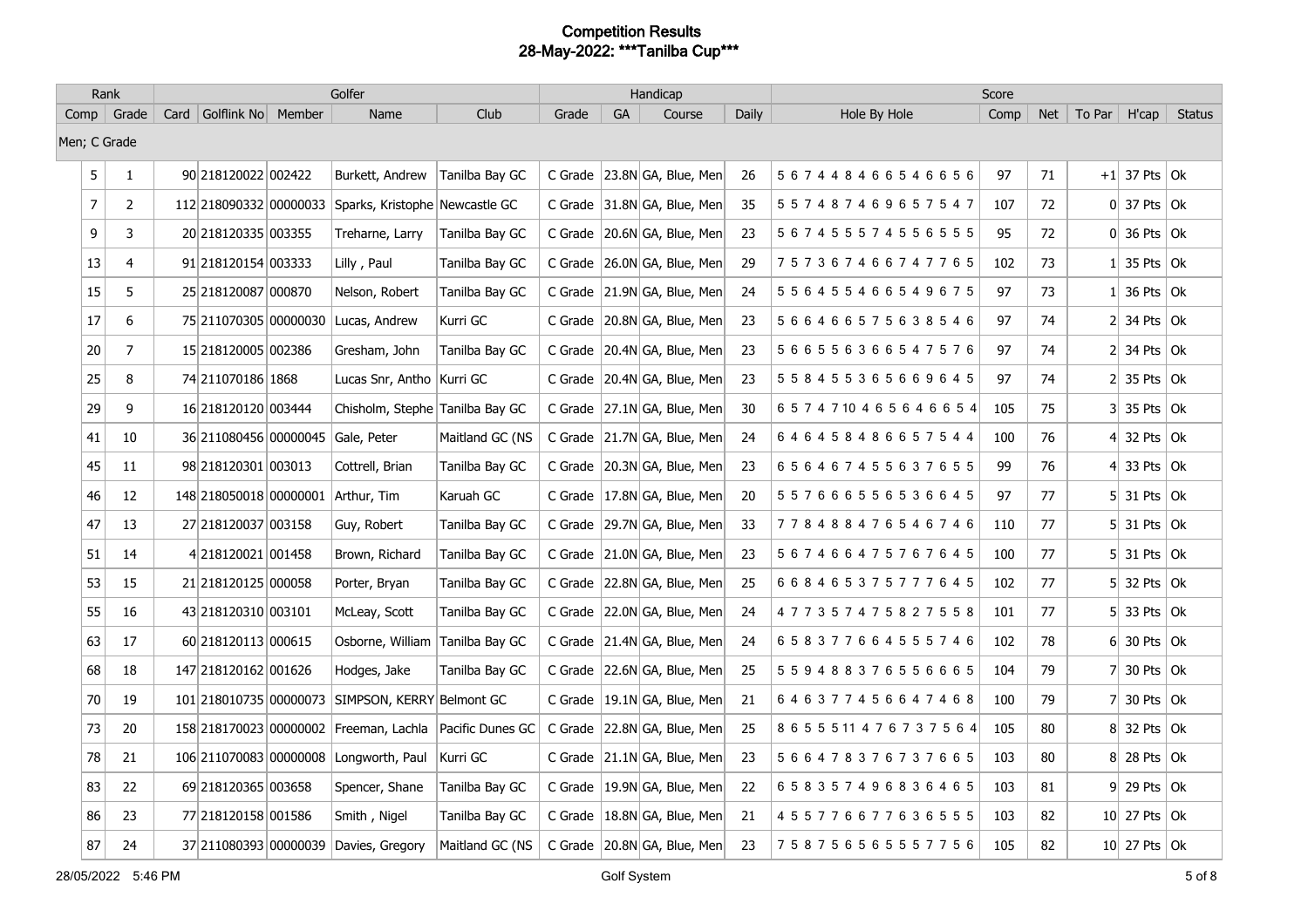|      | Rank  |      |                                   | Golfer                                |                    |       |           | Handicap                        |       |                                | Score |            |        |                      |               |
|------|-------|------|-----------------------------------|---------------------------------------|--------------------|-------|-----------|---------------------------------|-------|--------------------------------|-------|------------|--------|----------------------|---------------|
| Comp | Grade | Card | Golflink No Member                | Name                                  | Club               | Grade | <b>GA</b> | Course                          | Daily | Hole By Hole                   | Comp  | <b>Net</b> | To Par | H'cap                | <b>Status</b> |
| 92   | 25    |      | 41 218100583 001810               | Key, Rod                              | Shortland Waters   |       |           | C Grade 22.5N GA, Blue, Men     | 25    | 656597596546565                | 108   | 83         |        | 11 27 Pts $ 0k $     |               |
| 93   | 26    |      | 44 218120046 001627               | Hughes, Arthur                        | Tanilba Bay GC     |       |           | C Grade   26.1N GA, Blue, Men   | 29    | 678667676637676                | 112   | 83         |        | 11 25 Pts $\vert$ Ok |               |
| 94   | 27    |      | 23 218120148 002865               | Rolston, Geoffrey                     | Tanilba Bay GC     |       |           | C Grade   29.5N GA, Blue, Men   | 33    | 7674874116749856               | 116   | 83         |        | 11 27 Pts $ 0k $     |               |
| 96   | 28    |      | 71 218120339 003398               | Marshall, David                       | Tanilba Bay GC     |       |           | C Grade 24.1N GA, Blue, Men     | 27    | 767359586548667                | 110   | 83         |        | $11$ 26 Pts Ok       |               |
| 97   | 29    |      | 34 218120087 002799               | Parkinson, Barry                      | Tanilba Bay GC     |       |           | C Grade   29.3N GA, Blue, Men   | 33    | 666598576559757                | 116   | 83         |        | 11 27 Pts $\vert$ Ok |               |
| 98   | 30    |      | 33 218120050 000980               | Kalie, Ross                           | Tanilba Bay GC     |       |           | C Grade 21.3N GA, Blue, Men     | 24    | 6 5 10 3 5 6 5 8 5 6 4 7 5 4 5 | 107   | 83         |        | 11 30 Pts $ $ Ok     |               |
| 10   | 31    |      | 88 211160013 00000001             | Hawes, Stephen                        | Paterson GC        |       |           | C Grade 30.7N GA, Blue, Men     | 34    | 877577689646785                | 118   | 84         |        | $12$ 25 Pts Ok       |               |
| 10   | 32    |      | 5 218120031 000310                | Chapman, Gary                         | Tanilba Bay GC     |       |           | C Grade   19.5N GA, Blue, Men   | 22    | 7 5 8 3 10 5 5 8 6 8 4 6 5 4 5 | 106   | 84         |        | 12 27 Pts $\alpha$   |               |
| 10   | 33    |      |                                   | 107 211070157 00000015 Holwell, Chris | Kurri GC           |       |           | C Grade   19.0N GA, Blue, Men   | 21    | 568566576836855                | 105   | 84         |        | 12 25 Pts $ 0k $     |               |
| 10   | 34    |      | 30 218120216 002163               | Herbert, Craig                        | Tanilba Bay GC     |       |           | C Grade   19.4N GA, Blue, Men   | 22    | 856456768537766                | 106   | 84         |        | 12 27 Pts $\alpha$   |               |
| 10   | 35    |      |                                   | 109 211070036 00000003 Henry, Graham  | Kurri GC           |       |           | C Grade 22.0N GA, Blue, Men     | 24    | 678566495757556                | 108   | 84         |        | 12 25 Pts $\vert$ Ok |               |
| 10   | 36    |      |                                   | 73 251090007 00000000 Lucas, Frank    | <b>Viney Creek</b> |       |           | C Grade   19.5N GA, Blue, Men   | 22    | 667566576556686                | 106   | 84         |        | $12$ 25 Pts Ok       |               |
| 10   | 37    |      | 29 218120010 000108               | Sewell, Noel                          | Tanilba Bay GC     |       |           | C Grade 27.9N GA, Blue, Men     | 31    | 589566477677847                | 115   | 84         |        | $12$ 26 Pts Ok       |               |
| 11   | 38    |      |                                   | 87 211080380 00000038 Horn, Darrell   | Maitland GC (NS    |       |           | C Grade $ 23.6N GA$ , Blue, Men | 26    | 6883864656461175               | 110   | 84         |        | 12 27 Pts $\alpha$   |               |
| 11   | 39    |      | 9 218120183 000501                | Martin, Edwin                         | Tanilba Bay GC     |       |           | C Grade   25.7N GA, Blue, Men   | 29    | 4 6 9 5 6 5 3 8 6 6 7 12 7 6 6 | 113   | 84         |        | 12 29 Pts $ 0k $     |               |
| 11   | 40    |      | 65 218120321 003213               | Hartigan, Stephe                      | Tanilba Bay GC     |       |           | C Grade 20.2N GA, Blue, Men     | 22    | 667376487757547                | 107   | 85         |        | 13 23 Pts $\vert$ Ok |               |
| 11   | 41    |      | 42 218120260 001453               | Jamieson, David                       | Tanilba Bay GC     |       |           | C Grade   17.9N GA, Blue, Men   | 20    | 657465676536778                | 105   | 85         |        | 13 25 Pts $\vert$ Ok |               |
| 11   | 42    |      | 67 218120210 001594               | Robards, Stephe                       | Tanilba Bay GC     |       |           | C Grade   22.4N GA, Blue, Men   | 25    | 668595475666677                | 110   | 85         |        | 13 24 Pts $\alpha$   |               |
| 12   | 43    |      | 78 218120044 000440               | Brown, Craig                          | Tanilba Bay GC     |       |           | C Grade   26.0N GA, Blue, Men   | 29    | 666466578729867                | 115   | 86         |        | 14 24 Pts $\vert$ Ok |               |
| 12   | 44    |      | 11 218120198 001982               | McDevitt, Dennis                      | Tanilba Bay GC     |       |           | C Grade 21.1N GA, Blue, Men     | 23    | 5 5 8 5 8 6 5 7 10 6 3 5 7 5 6 | 110   | 87         |        | 15 23 Pts $\vert$ Ok |               |
| 12   | 45    |      | 111 211070008 00000000 Ford, Mike |                                       | Kurri GC           |       |           | C Grade   17.6N GA, Blue, Men   | 20    | 558468665557558                | 107   | 87         |        | 15 23 Pts $ 0k $     |               |
| 12   | 46    |      | 13 218120031 000313               | Hemingway, Mar                        | Tanilba Bay GC     |       |           | C Grade   42.7N GA, Blue, Men   | 36    | 4694866910847857               | 123   | 87         |        | 15 24 Pts $\alpha$   |               |
| 12   | 47    |      |                                   | 152 211080437 00000043 Carroll, Glenn | Maitland GC (NS    |       |           | C Grade 21.2N GA, Blue, Men     | 24    | 589475666636995                | 111   | 87         |        | $15$ 25 Pts Ok       |               |
| 13   | 48    |      | 48 218120088 002917               | Weir, Tony                            | Tanilba Bay GC     |       |           | C Grade   21.4N GA, Blue, Men   | 24    | 567476468857577                | 111   | 87         |        | 15 22 Pts $\alpha$   |               |
| 13   | 49    |      | 14 218120021 000214               | Delphine, Michael Tanilba Bay GC      |                    |       |           | C Grade 27.0N GA, Blue, Men     | 30    | 6 6 6 4 5 10 4 7 5 6 4 9 6 5 9 | 117   | 87         |        | $15$ 27 Pts Ok       |               |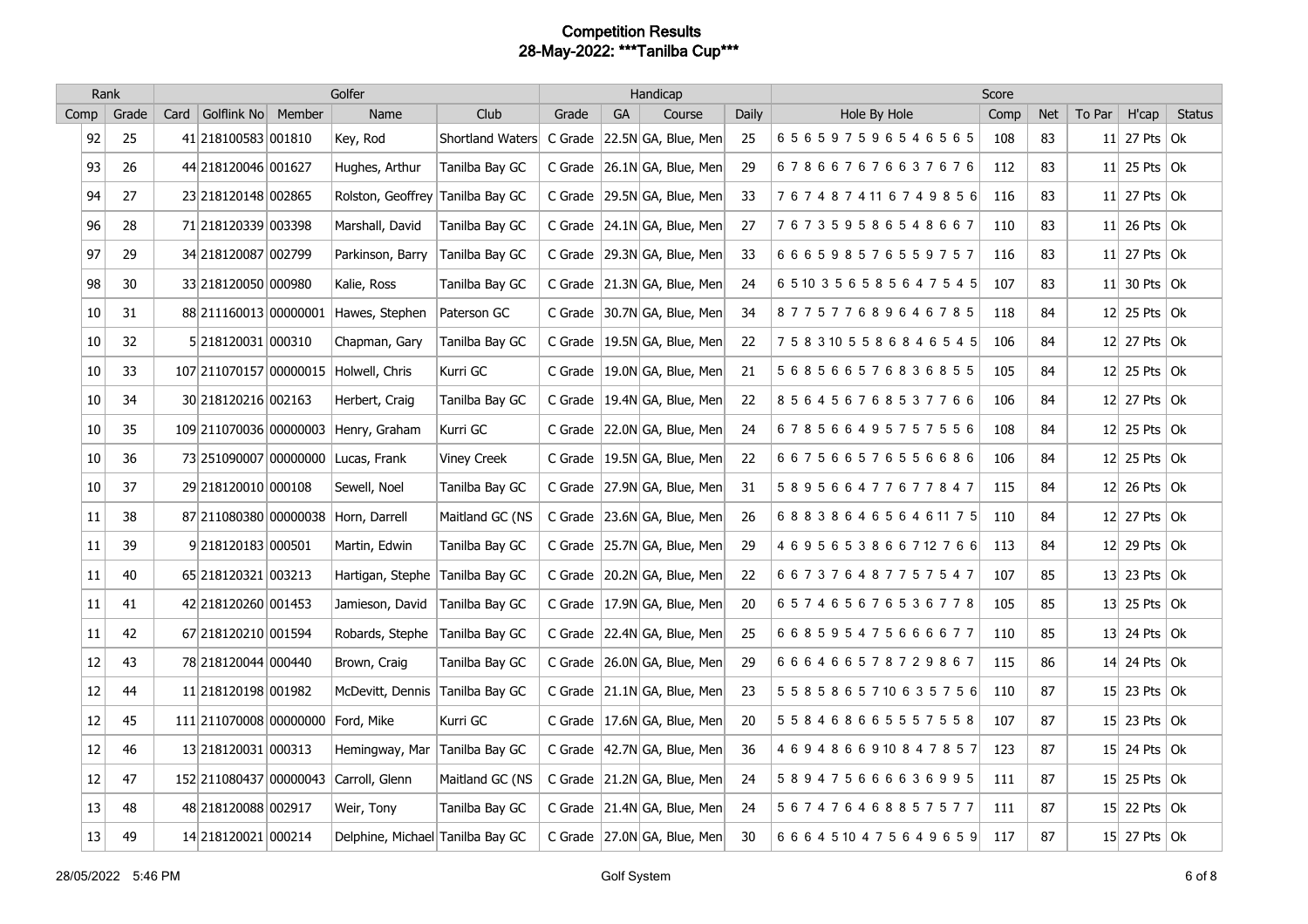|      | Rank  |      |                                   | Golfer                                          |                 |       |           | Handicap                        |       | Score                          |      |            |                 |                           |        |  |
|------|-------|------|-----------------------------------|-------------------------------------------------|-----------------|-------|-----------|---------------------------------|-------|--------------------------------|------|------------|-----------------|---------------------------|--------|--|
| Comp | Grade | Card | Golflink No Member                | Name                                            | Club            | Grade | <b>GA</b> | Course                          | Daily | Hole By Hole                   | Comp | <b>Net</b> | To Par          | H'cap                     | Status |  |
| 13   | 50    |      | 70 218120013 000133               | DOGGETT, Darrel Tanilba Bay GC                  |                 |       |           | C Grade 34.5N GA, Blue, Men     | 36    | 869499688738565                | 124  | 88         |                 | 16 22 Pts   Ok            |        |  |
| 13   | 51    |      | 145 218020039 00000003            | Kimberley, Micha Charlestown GC                 |                 |       |           | C Grade   21.6N GA, Blue, Men   | 24    | 4 8 11 5 9 6 8 7 6 4 2 7 8 5 6 | 113  | 89         | 17 <sup>1</sup> | 25 Pts $ $ Ok             |        |  |
| 14   | 52    |      |                                   | 165 218141563 00000156 KYRWOOD, TERE Toronto CC |                 |       |           | C Grade $ 19.2N GA$ , Blue, Men | 21    | 6 6 8 4 7 5 6 8 7 5 6 6 10 4 6 | 110  | 89         |                 | 17 21 Pts $ 0k $          |        |  |
| 14   | 53    |      | 12 218 120 171 00 1712            | Duers, Shane                                    | Tanilba Bay GC  |       |           | C Grade   23.1N GA, Blue, Men   | 26    | 566496589748766                | 115  | 89         |                 | 17 21 Pts $ 0k $          |        |  |
| 14   | 54    |      | 26 218120040 003387               | Hamson, Leslie                                  | Tanilba Bay GC  |       |           | C Grade   21.2N GA, Blue, Men   | 24    | 679575378766787                | 114  | 90         |                 | 18 20 Pts Ok              |        |  |
| 14   | 55    |      | 10 218120383 003838               | Smithson, Jeffrey Tanilba Bay GC                |                 |       |           | C Grade   21.4N GA, Blue, Men   | 24    | 7 6 10 6 5 6 4 7 5 5 4 6 7 6 8 | 114  | 90         |                 | 18 22 Pts Ok              |        |  |
| 14   | 56    |      | 52 218 120 110 00 110 1           | Hughes, Dean                                    | Tanilba Bay GC  |       |           | C Grade   21.0N GA, Blue, Men   | 23    | 678487495738559                | 114  | 91         | 19 <sup>°</sup> | $\vert$ 20 Pts $\vert$ Ok |        |  |
| 15   | 57    |      | 153 211080198 00000019            | Carroll, Athol                                  | Maitland GC (NS |       |           | C Grade 27.3N GA, Blue, Men     | 30    | 678488698766777                | 122  | 92         |                 | $20$   16 Pts   Ok        |        |  |
| 15   | 58    |      | 79 218 120 290 00 290 1           | Brewster, Matthe                                | Tanilba Bay GC  |       |           | C Grade   27.4N GA, Blue, Men   | 30    | 777758785749869                | 126  | 96         | 24              | 18 Pts $ $ Ok             |        |  |
| 15   | 59    |      | 121 218020067 00000006 Gill, John |                                                 | Charlestown GC  |       |           | C Grade   18.9N GA, Blue, Men   | -21   | 777758577748687                | 119  | 98         |                 | 26 12 Pts Ok              |        |  |